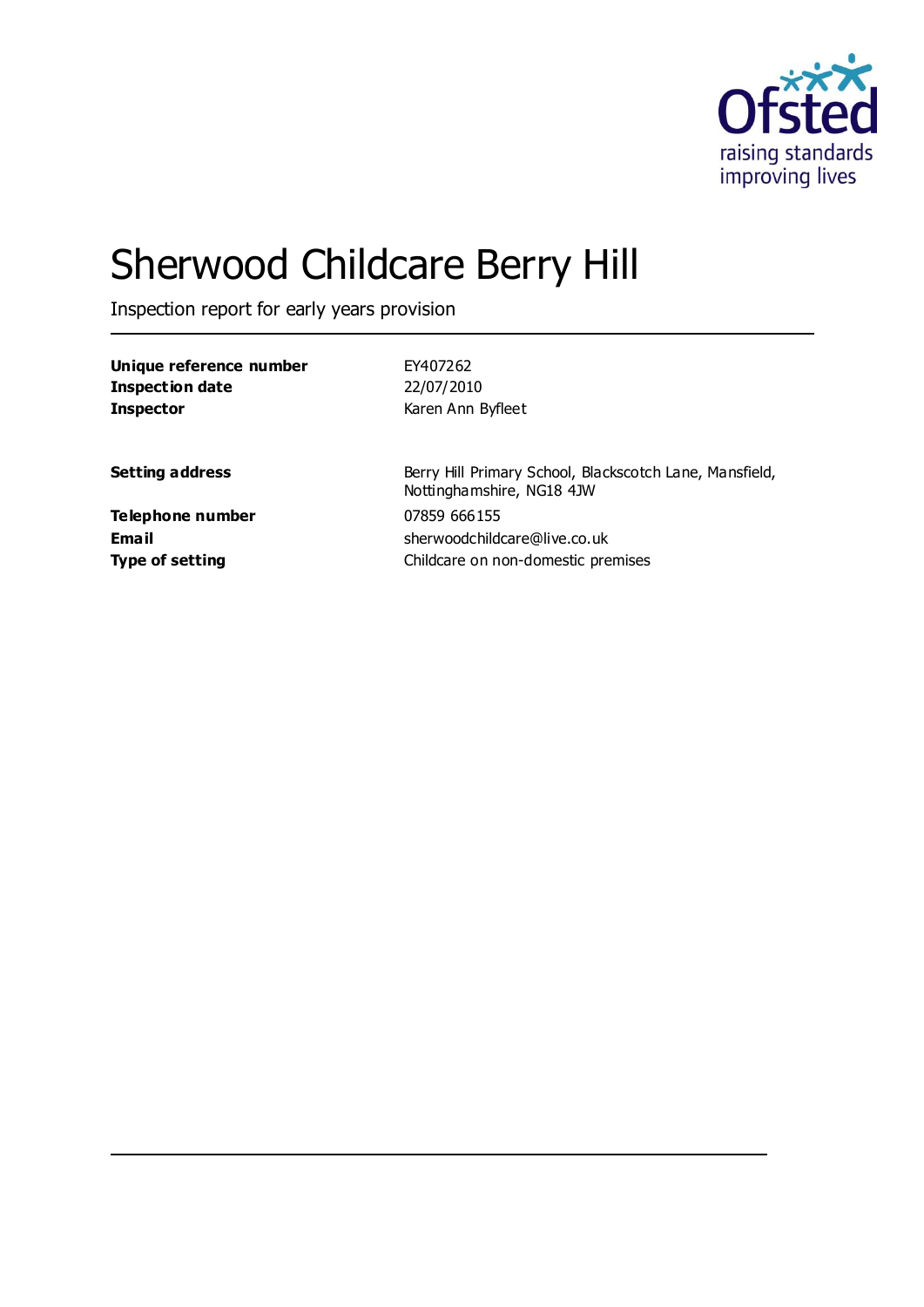The Office for Standards in Education, Children's Services and Skills (Ofsted) regulates and inspects to achieve excellence in the care of children and young people, and in education and skills for learners of all ages. It regulates and inspects childcare and children's social care, and inspects the Children and Family Court Advisory Support Service (Cafcass), schools, colleges, initial teacher training, work-based learning and skills training, adult and community learning, and education and training in prisons and other secure establishments. It assesses council children's services, and inspects services for looked after children, safeguarding and child protection.

If you would like a copy of this document in a different format, such as large print or Braille, please telephone 0300 123 1231, or email enquiries@ofsted.gov.uk.

You may copy all or parts of this document for non-commercial educational purposes, as long as you give details of the source and date of publication and do not alter the information in any way.

Royal Exchange Buildings St Ann's Square Manchester M2 7LA

T: 0300 123 1231 Textphone: 0161 618 8524 E: enquiries@ofsted.gov.uk W: [www.ofsted.gov.uk](http://www.ofsted.gov.uk/)

© Crown copyright 2010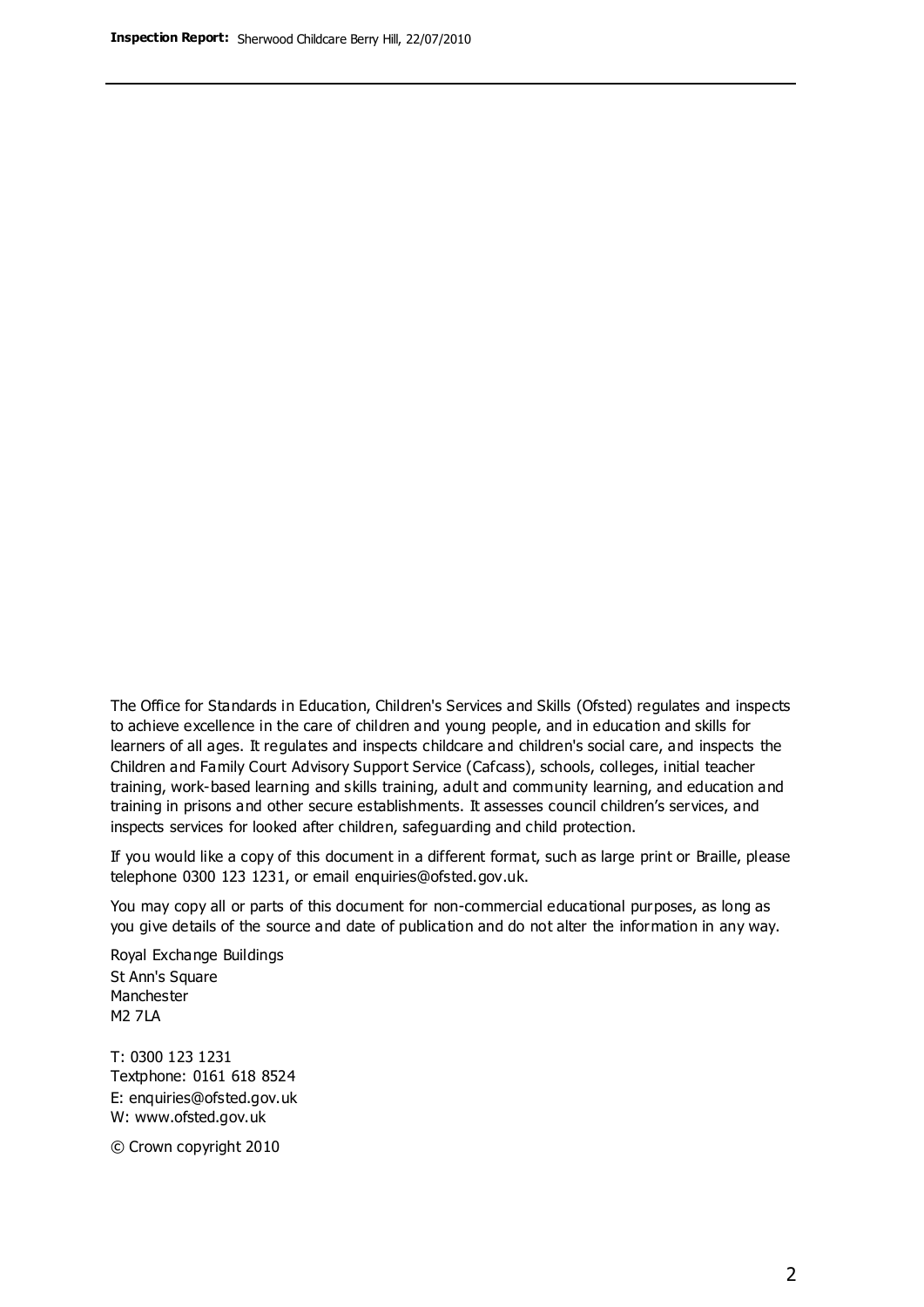## **Introduction**

This inspection was carried out by Ofsted under Sections 49 and 50 of the Childcare Act 2006 on the quality and standards of the registered early years provision. 'Early years provision' refers to provision regulated by Ofsted for children from birth to 31 August following their fifth birthday (the early years age group). The registered person must ensure that this provision complies with the statutory framework for children's learning, development and welfare, known as the *Early* Years Foundation Stage.

The provider must provide a copy of this report to all parents with children at the setting where reasonably practicable. The provider must provide a copy of the report to any other person who asks for one, but may charge a fee for this service (The Childcare (Inspection) Regulations 2008 regulations 9 and 10).

Children only attend this setting before and/or after the school day and/or during the school holidays. The judgements in this report reflect the quality of early years provision offered to children during those periods.

The setting also makes provision for children older than the early years age group which is registered on the voluntary and/or compulsory part(s) of the Childcare Register. This report does not include an evaluation of that provision, but a comment about compliance with the requirements of the Childcare Register is included in Annex B.

Please see our website for more information about each childcare provider. We publish inspection reports, conditions of registration and details of complaints we receive where we or the provider take action to meet the requirements of registration.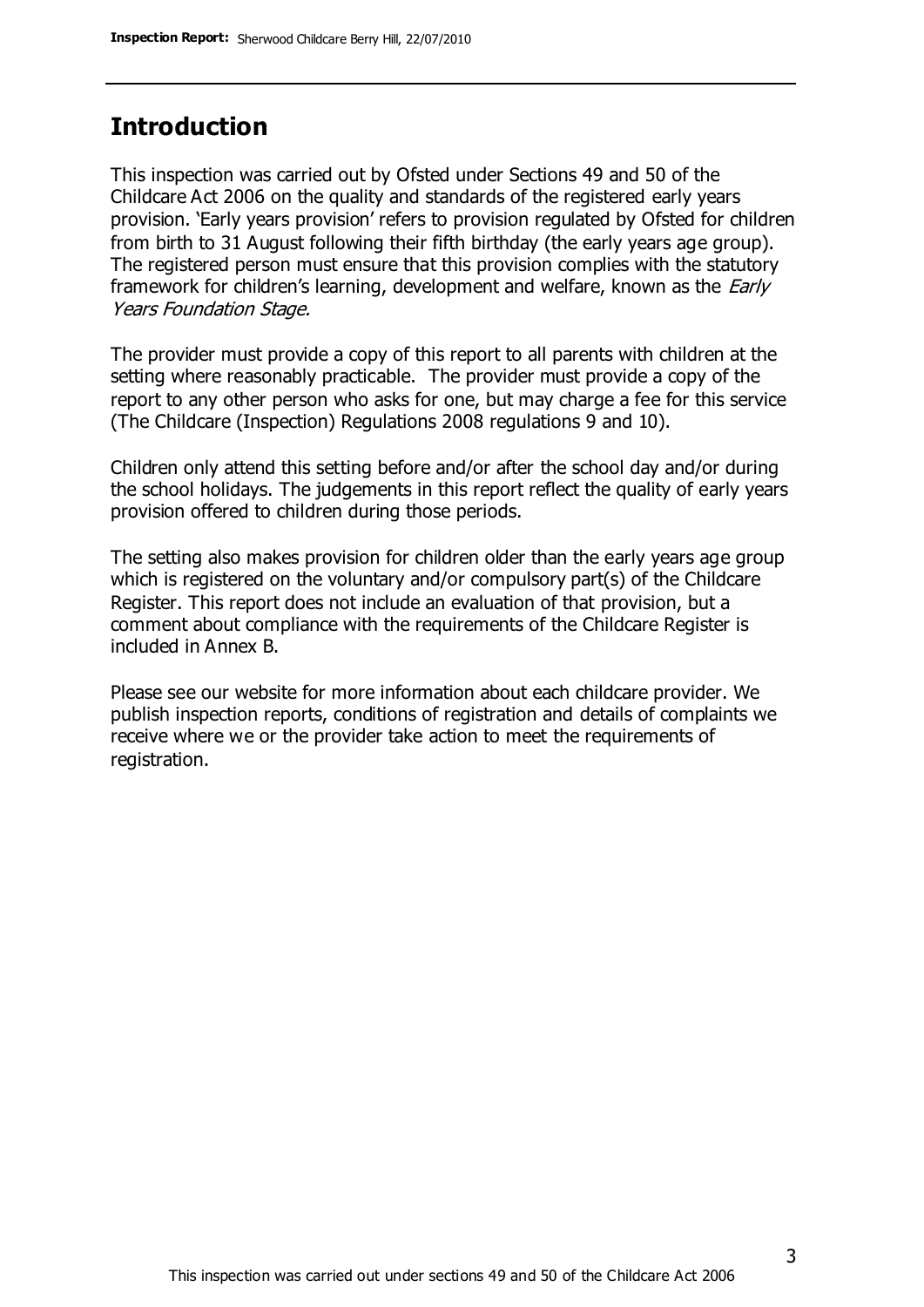# **Description of the setting**

Sherwood Childcare Options Ltd, Berry Hill was registered in 2010. It operates from several rooms within Berry Hill Primary School, Mansfield, north Nottinghamshire. The provision is registered on the Early Years Register and the compulsory and voluntary parts of the Childcare Register. It is in walking distance to local parks schools and shops.

The setting is registered to care for a maximum of 16 children under eight years of age. There are currently 35 children on roll, of whom four are in the early years age group. Care is provided after school only. The setting is closed all public bank holidays and two weeks over the Christmas period. It opens from 3pm to 6pm term time only.

There are four staff employed at the setting, all of whom hold a relevant childcare qualification appropriate to their post. The setting receives support from the local authority.

# **The overall effectiveness of the early years provision**

Overall the quality of the provision is good.

Children's welfare is promoted by the caring staff team and their appropriate practices, policies and procedures. The needs of children are generally routinely met as staff recognise and promote the uniqueness of each child, ensuring each child receives adequate support. Children have fun and are making good progress in their learning and development. Clear partnership working helps to promote an integrated approach to children's care and learning experiences. The planning for improvement, including processes of self-evaluation, is effective to ensure continuous improvement.

## **What steps need to be taken to improve provision further?**

To further improve the early years provision the registered person should:

ensure all children receive an enjoyable and challenging learning and development experience.

# **The effectiveness of leadership and management of the early years provision**

Children are cared for in a welcoming setting where activities and resources are set out within the designated play area to enable free choice to children. Records, policies and procedures are all in place and implemented, to ensure children are safeguarded and that their welfare is promoted fully. Appropriate recruitment, vetting and induction procedures are followed to ascertain the suitability of staff working with children. Children are supervised at all times to help prevent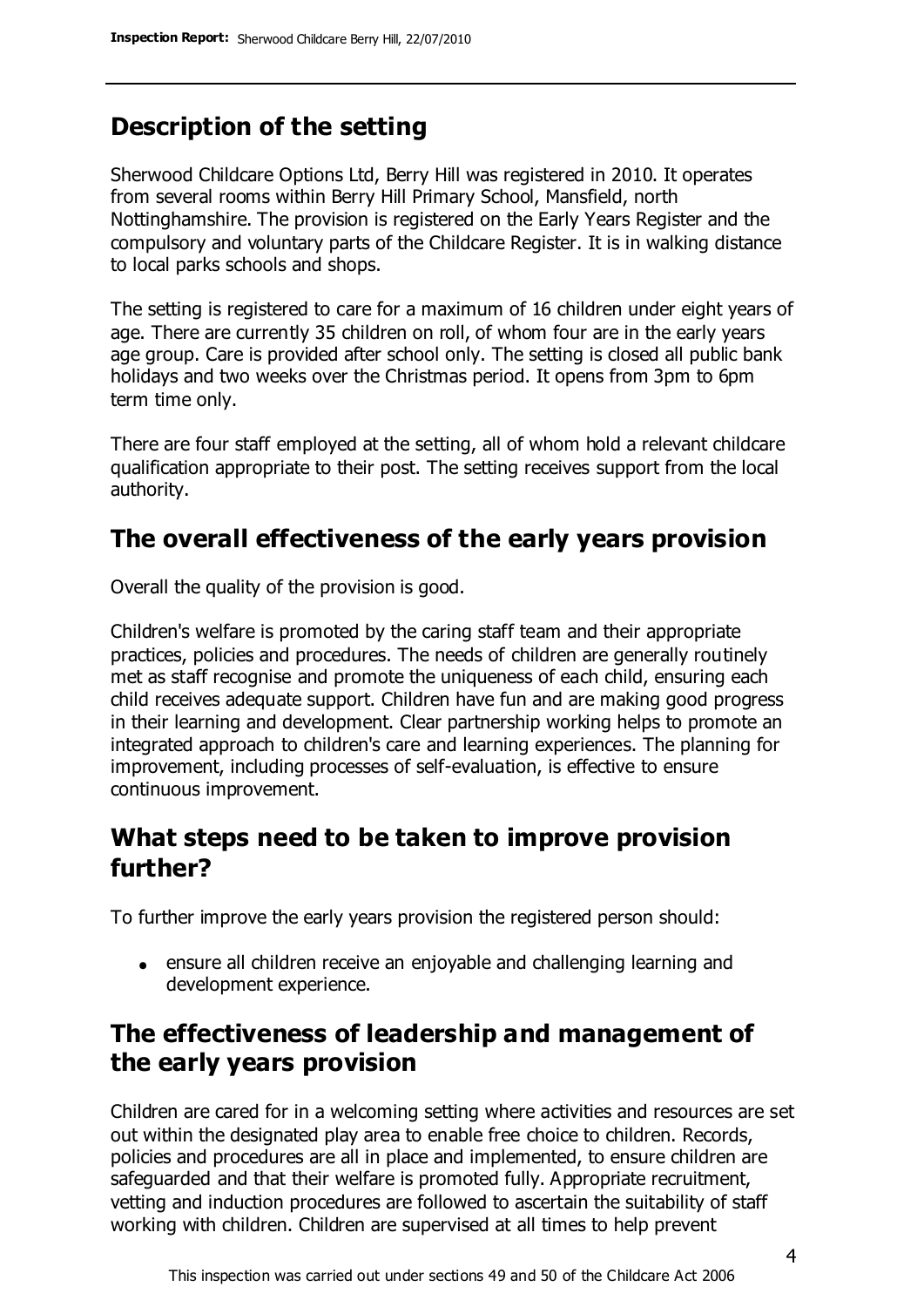accidental injuries because staff ensure they are deployed well at all times. A good range of age-appropriate activities and resources are available for children to selfselect from. The staff's organisation of the environment and resources supports children to become independent learners and develop their confidence and selfesteem.

Overall, children's individuality is respected and promoted as they are valued and treated equally. However, staff do not consistently ensure all children are actively engaged in the activities to ensure they participate in enjoyable and challenging experiences. Staff work well with parents and carers, exchanging and sharing relevant information, to ensure children's needs are met. The setting has established good links with the school to ensure children benefit from a more integrated approach to their care and learning experiences. The setting strives to develop its practice and has implemented a full system of self-evaluation to collate the views of everyone involved with the setting to ensure continuous improvement for the future.

## **The quality and standards of the early years provision and outcomes for children**

Children are very happy and settled at the setting. Play is purposeful as staff give encouragement and ideas about activities. Children concentrate well; they are fully involved in activities and confidently self-select and enjoy activities alone, in small groups or with an adult. Staff are good at getting the children to think critically as they pose challenging questions. Interactions are very good and the children benefit from caring, friendly staff. Children's communication skills are well promoted as staff and children hold detailed conversations about their experiences, families and lives. They are learning good social skills as they follow the setting's rules based on respect, kindness and safety. Children are encouraged and do consider and help each other. For example, the older children help the younger ones cut up fruit at snack time. A strong sense of self is promoted as staff use positive encouragement and praise.

The learning environment supports children's progress towards the early learning goals. Activities and themes are extended and developed from children interests, ideas and events. Children have the opportunity to undertake and enjoy many free expression activities, such as producing their own talent show, small world and role play. Children's welfare and safety are fully supported. They feel safe in the group and with the staff as they confidently approach adults and respond positively to the established hygiene and safety routines. To promote healthy living and physical skills children enjoy access to a secure outside area and staff give out certificates to the children for their participation in physical activities. For example, certificates are given to children, who successfully achieve 1000 skips. Children are learning about their bodies as they undertake a variety of physical activities. Through planned and spontaneous activities, such as snack time, staff talk to th e children about healthy eating, self-care and promote good hygiene.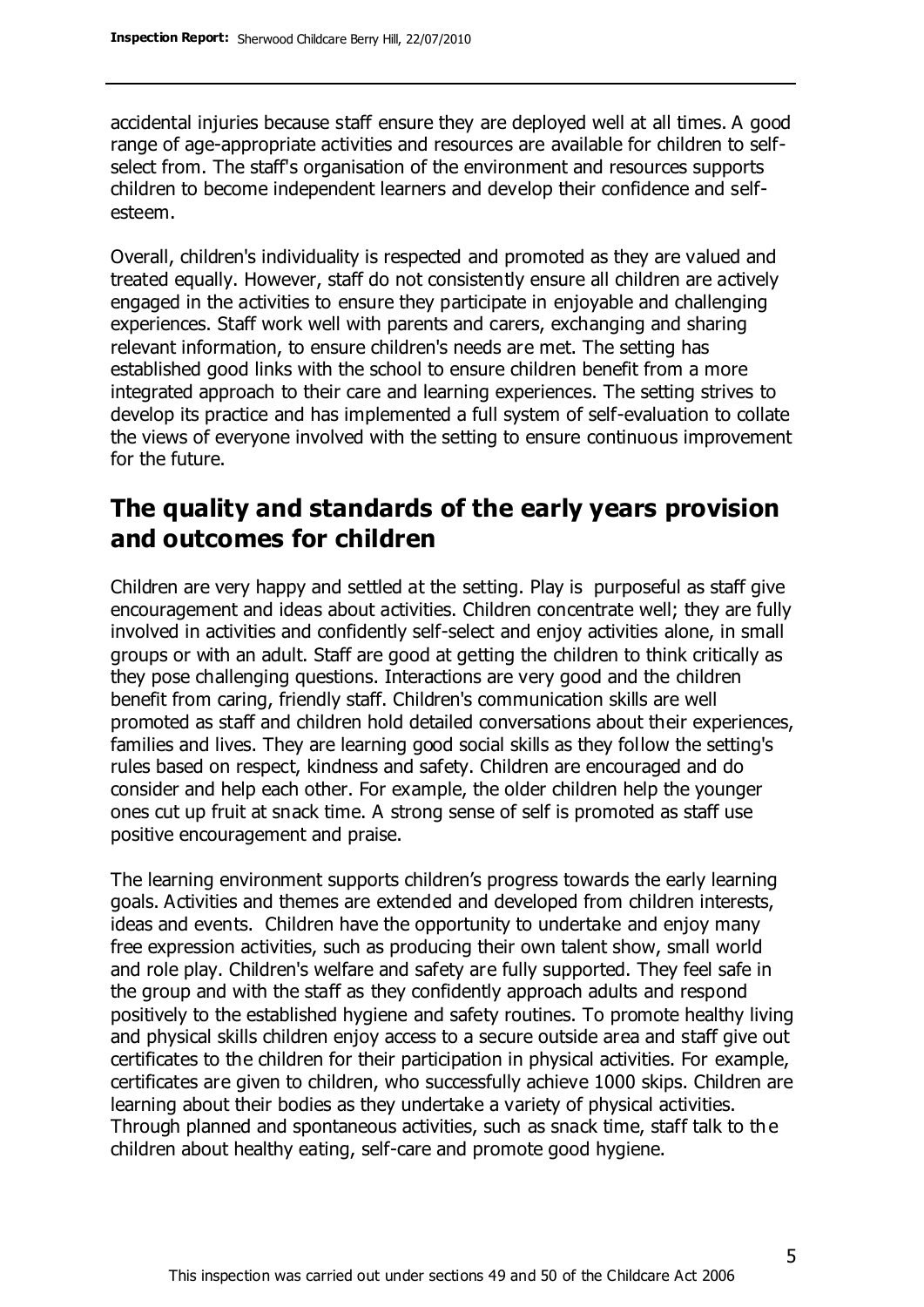# **Annex A: record of inspection judgements**

#### **The key inspection judgements and what they mean**

Grade 1 is Outstanding: this aspect of the provision is of exceptionally high quality Grade 2 is Good: this aspect of the provision is strong Grade 3 is Satisfactory: this aspect of the provision is sound Grade 4 is Inadequate: this aspect of the provision is not good enough

#### **The overall effectiveness of the early years provision**

| How well does the setting meet the needs of the      |  |
|------------------------------------------------------|--|
| children in the Early Years Foundation Stage?        |  |
| The capacity of the provision to maintain continuous |  |
| improvement                                          |  |

#### **The effectiveness of leadership and management of the early years provision**

| The effectiveness of leadership and management of the                                           |               |
|-------------------------------------------------------------------------------------------------|---------------|
| <b>Early Years Foundation Stage</b>                                                             |               |
| The effectiveness of leadership and management in embedding<br>ambition and driving improvement |               |
|                                                                                                 |               |
| The effectiveness with which the setting deploys resources                                      |               |
| The effectiveness with which the setting promotes equality and                                  |               |
| diversity                                                                                       |               |
| The effectiveness of safeguarding                                                               | $\mathcal{P}$ |
| The effectiveness of the setting's self-evaluation, including the                               |               |
| steps taken to promote improvement                                                              |               |
| The effectiveness of partnerships                                                               |               |
| The effectiveness of the setting's engagement with parents and                                  |               |
| carers                                                                                          |               |

### **The quality of the provision in the Early Years Foundation Stage**

The quality of the provision in the Early Years Foundation Stage  $\vert$  2

## **Outcomes for children in the Early Years Foundation Stage**

| <b>Outcomes for children in the Early Years Foundation</b>    |  |
|---------------------------------------------------------------|--|
| <b>Stage</b>                                                  |  |
| The extent to which children achieve and enjoy their learning |  |
| The extent to which children feel safe                        |  |
| The extent to which children adopt healthy lifestyles         |  |
| The extent to which children make a positive contribution     |  |
| The extent to which children develop skills for the future    |  |

Any complaints about the inspection or report should be made following the procedures set out in the guidance available from Ofsted's website: www.ofsted.gov.uk